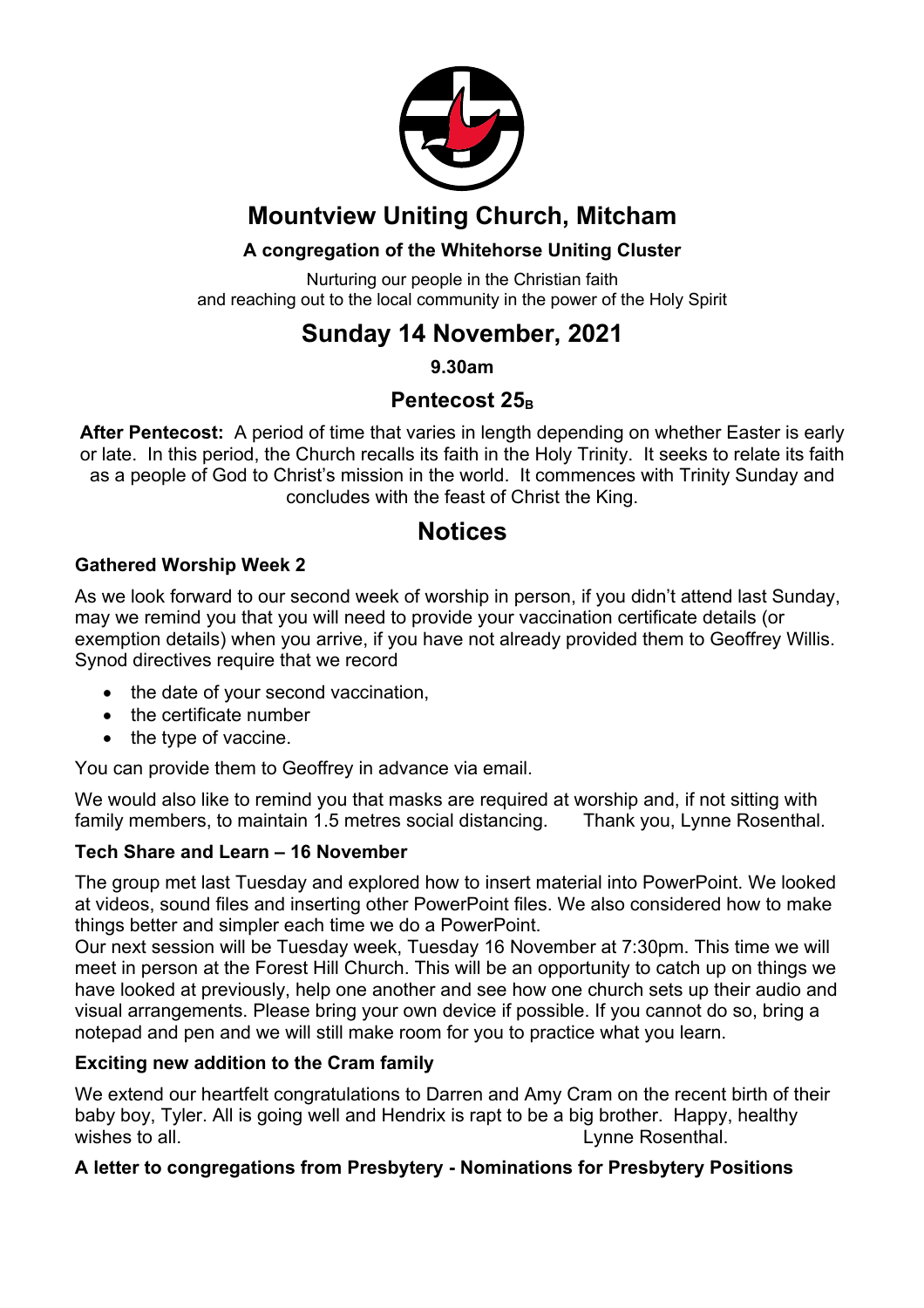Following a meeting of the Standing Committee earlier this week, I am writing to advise that as most committees have fewer nominations than there are available positions, **the closing date for nominations has been extended to Thursday 18th November**.

The future of the Presbytery requires that we are able to identify new people, new faces, new interests and new approaches to many of the issues that face us now and over the next few years. Any organization needs to be able to refresh its leadership, and this Presbytery is no different. Consequently, you are invited to think, not only of those who have served faithfully in the past, but also of those who have not been involved in committees and activities in the Presbytery – those who may bring a fresh approach and those who, unless you ask them, would not think of putting their name forward.

Documents relating to Presbytery leadership have been circulated to your church council secretary (Geoffrey Willis) and congregation secretary (Lynne Rosenthal). Please contact them to ask for a copy if you wish to know more and prayerfully consider if you could contribute to the life of the church in this way.

Geoffrey Grinton, Presbytery Secretary and Acting Presbytery Minister Administration, Presbytery of Yarra Yarra http://yarrayarrapresbytery.unitingchurch.org.au

#### **Musicians and singers – here's your chance**

The 3 congregations of the cluster, and many churches in our region, are supporters of the Whitehorse Churches Care network and the group is partnering with Whitehorse Council in hosting a 'Christmas Movie Night' on **Friday 10th December** in Box Hill Gardens (this is in lieu of the previously anticipated carols event on the  $19<sup>th</sup>$ ).

With the restrictions we've all experienced it has been difficult to plan, however, they are on to it now! The Council is hoping to provide **pre-movie entertainment** and have asked the churches to participate in this if possible. The Salvos Band will most likely be making a contribution, but we're super keen to have as many other churches represented as possible. The key people we are looking for are:

- Carollers (Council would love a flash mob style carol or two)
- Musicians/singers if possible we could provide a carols performance

All attendees and performers will be required to be **fully vaccinated**.

If you are keen to participate, please register your interest with Kerryn Pell, Executive Officer, Whitehorse Churches Care network, 0401 765 670. Kerryn is hesitant to promise too much to the Council without hearing from you. www.whitehorsechurchescare.org.au

## **Worship Roster**

#### **This Sunday 14 November:** Rev Peter Cannon

Peter Cox (Vestry/Fellowship) Margot Kemke (Fellowship) David Rowe (Lead Steward)

**Next Sunday 21 November:** Rev Tina Lyndon Ng

Heather Barnes (Vestry/Fellowship) David Rowe (Fellowship John Cosstick (Lead Steward)

## **Lectionary Readings**

**This Sunday 14 November:** Jenny Balshaw

1 Samuel 1:4-20 1 Samuel 2:1-10 Hebrews 10:11-14, (15-18), 19-25 Mark 13:1-8

**Next Sunday 21 November - Christ the King Sunday:** Colleen Rowe

2 Samuel 23: 1-7 Psalm 132:1-12, (13-18) Revelation 1:4b-8 John:18:33-37

## **Prayer Cycles**

Rostered members for 'Prayers of The People' – please email your prayer (for your upcoming Sunday) to multi-media@mountview.unitingchurch.org.au before 6pm Thursday